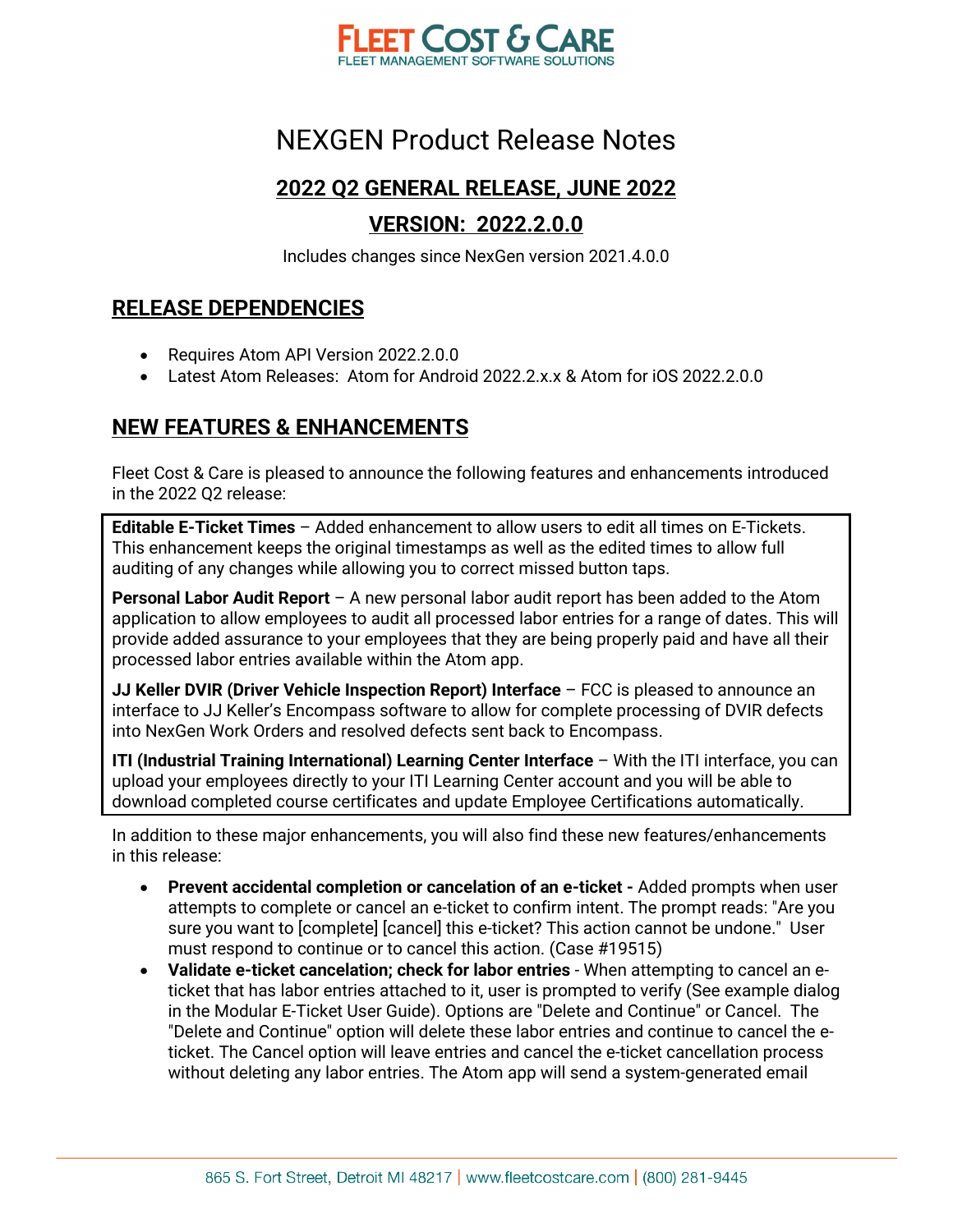

when a ticket is reconstituted. (See Atom release notes for more detail on this feature). (Case #24589)

- **Add 'into' option when dragging and dropping in supported grids** Added functionality to the WPF Job Screen Resource & Estimate tabs to allow drag/drop functionality of a toplevel unit or employee resource item to nest within another top-level item without expanding the unit/employee. (Case #21169)
- **Inactive Schedule Types** Changed the Schedule Type field to only include Active Schedule Types. In the case where a Schedule Type was already selected and later made Inactive, display those values in the drop-down list in a red font color. This change applies to the Rental Invoice, Detail tab and the Job, Resources tab. (Case #22915)
- **Show 'down' employee bar text in Employee Work Order Schedule** Added down employee reason in Employee Work Order Schedule Display screen to be consistent with Job Employee Schedule. (Case #23444)
- **Schedule Jobs WPF - Search customers by Federal Tax ID** Added Federal Tax ID as an option for lookups in the WPF Job, Customer search screen. (NOTE: The Federal Tax ID is not yet displayed on the job list.) (Case #23535)
- **Jobs WPF - Go-To Link for Recurring Invoices Screen from Estimate tab** Added a "Go-To" Icon on the Jobs (WPF) Screen Estimate Tab to allow browsing to the Recurring Invoice Screen for those estimates generated from Recurring Invoice screen. (Case #23677)
- **Prevent deletion of In-House Comments in the WPF Invoice screen by users other than the Created By user** - Added same functionality as in WPF Job Screen to prevent users from deleting In-House Comments they did not create. (Case #23759)
- **Change Ticket Number to E-Ticket in Job Search** Changed the E-Ticket search option in Job Search to read "E-Ticket" (formerly "Ticket Number"). (Case #23760)
- **Display Start/End Time columns by default and populate nested times based on summary line in the Estimate tab of Job - WPF** - Display the Start and End columns by default in both the summary and sub-item grids. Any newly added sub-item adopts the same date range as the summary line. If, after population, the summary line date range is modified, user will be prompted to update the sub-items. The prompt is "Would you like to update the sub-item dates as well?" and the options for response are Yes, No, or Cancel.

When inserting an existing billing code without dates into a summary line, apply the summary line dates. When inserting an existing billing code with dates into a summary line, automatically adjust date range of inserted billing code to date range of summary line. (Case #23762)

- **Copy Job is not capturing the original job's time element** The Copy Job feature was not accurately replicating the original job's time. Also, the new job did not have the default job status as defined in the System Defaults. This applied also to the Unit & Employee resource statuses. (Case #23775)
- **Implement Copy Billing Codes in Job-WPF Estimate tab** Added functionality to the WPF Job Screen Estimate Tab to allow users to copy & paste a billing code or a billing summary line group. To access this functionality, user should right-click on desired line item then select "Copy (CTRL + C)" or "Paste (CTRL + V)" to control the feature. A user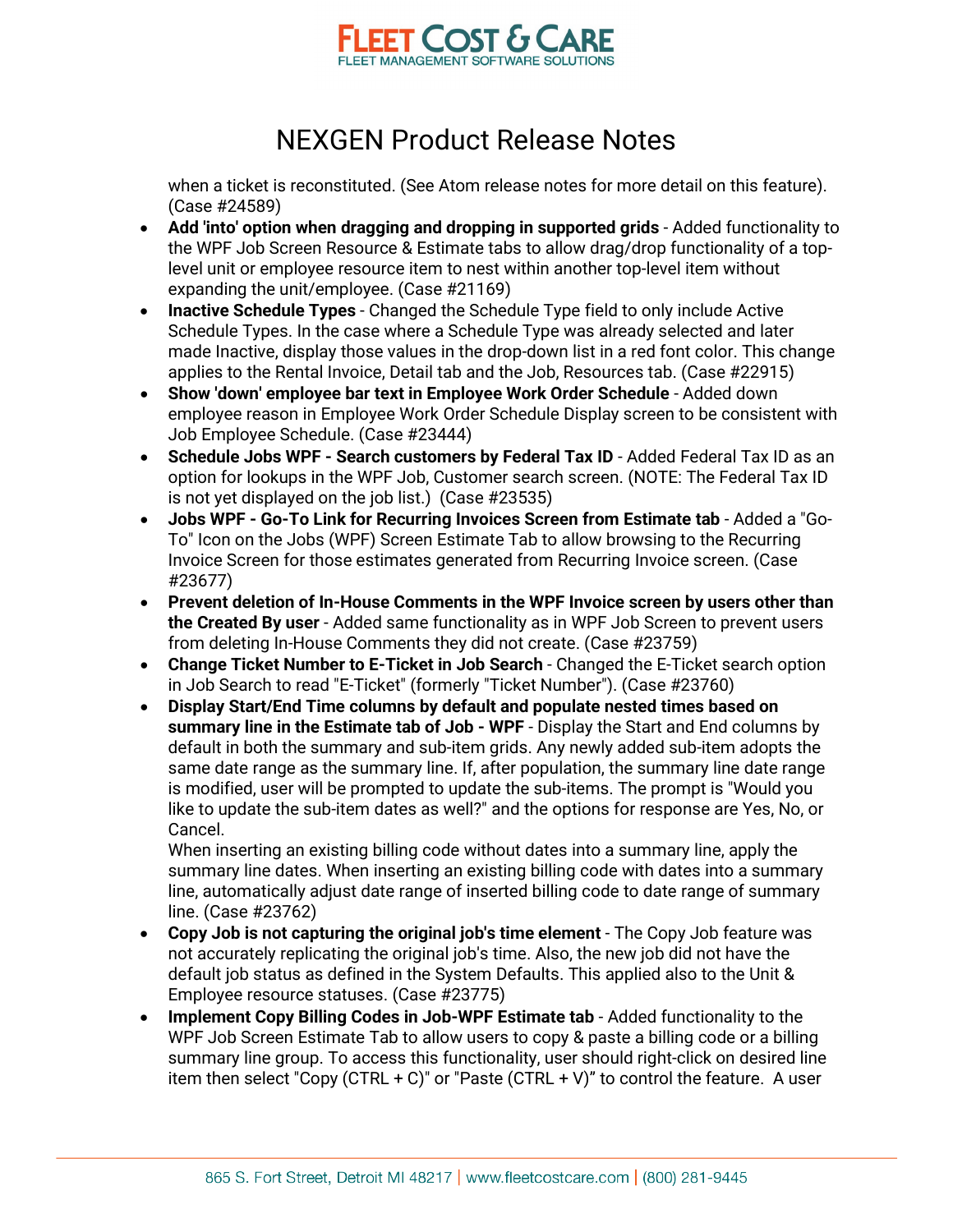

can also perform this feature with just "CTRL  $+$  C" and "CTRL  $+$  V". When pasting, the resulting new record will appear above the focused record. (Case #23779)

- **Implement Copy Resources in Job-WPF Resources tab** Added functionality to the WPF Job Screen Resources Tab to allow user to copy & paste a resource or resource group. To access this functionality, user should right-click on desired line item then select "Copy (CTRL  $+$  C)" or "Paste (CTRL  $+$  V)" to control the feature. A user can also perform this feature with just "CTRL + C" and "CTRL + V". Resources pasted at the Job level retain the Job's Status. The Resource will have dates equal to "Today" or Job Start Date (whichever is later) through the Job End Date. Resources pasted into a Unit will adopt the Unit's status & dates. When pasting, the resulting new record will appear above the focused record. (Case #23782)
- **Implement Copy Billing Codes in Invoice-WPF Detail tab** Added functionality to the WPF Invoice Screen Detail Tab to allow user to copy & paste a billing code or a billing summary line group. To access this functionality, user should right-click on desired line item then select "Copy (CTRL + C)" or "Paste (CTRL + V)" to control the feature. A user can also perform this feature with just "CTRL  $+$  C" and "CTRL  $+$  V". When pasting, the resulting new record will appear above the focused record. (Case #23783)
- **Adjust search logic when looking up e-tickets to apply focus in tree view** When searching for E-Tickets in the Job E-Ticket Report by E-Ticket number, apply focus to the specific ticket searched for rather than the first one on the list of E-Tickets. (Case #23842)
- **Fixes to Invoicing Date selection** Adjust calendar control for the WPF Invoicing Screen to allow *Date From* and *Date To* to support all dates and highlight dates according to Resource min/max. Date From can select any date and if it is greater than the To date, it will update the To date to reflect the From date. Calendar view shows the earliest and latest resource utilization date range across the job. Users now cannot select a To date that is earlier than the From date. (Case #23847)
- **Remove the express delete dialog when deleting an invoice -** Removed redundant invoice deletion validation prompt (type "delete" to delete invoice). Now the system will just prompt to confirm deletion of invoice and then will delete. (Case #23848)
- **Display Edited Times in E-Ticket Not Approved or Invoiced** Added display of edited eticket times in the E-Tickets Not Approved or Invoiced screen. (Case #23881)
- **Display Edited Times in E-Ticket Not Invoiced** Added display of edited e-ticket times in the E-Tickets Not Invoiced screen. This includes a user-specific permission in Admin > Users and Admin > User Options to grant specific users access to edit times. Note: any changes made to these records will be reflected on the e-ticket. (Case #23882)
- **Display Edited Times in Enter > Labor for Payroll Pre-Processor** Added display of edited e-ticket times in the Labor for Payroll Pre-Processor screen. (Case #23883)
- **Display Edited Times in Enter > Labor** Added display of edited e-ticket times in the Enter Labor screen. (Case #23884)
- **Billing Codes Import Screen - Add Billing Type & Other columns** Add Billing Type, % Applied (Y/N), Line Item and Default as Sub-Item (Y/N) to the Billing Import Screen (Field Layout and DataGrid). Re-arrange the columns in the DataGrid to follow the same order as Billing Code screen (Add Billing Type before Job Type). Added data validations to the newly added columns: Billing Type should be a valid code from the Maintain --> Codes --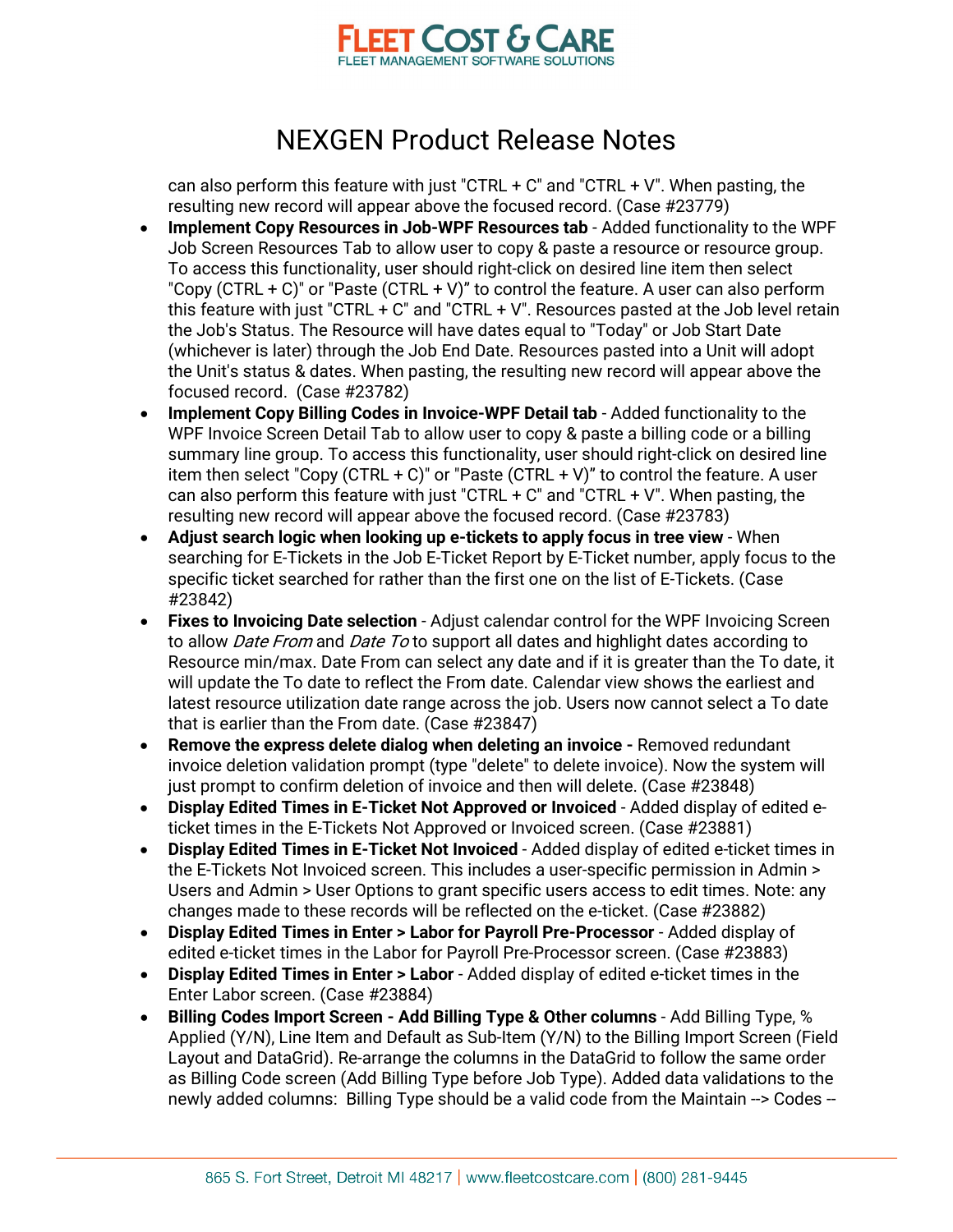

> Billing Code Types (Code); Line Item should be a valid Description from Maintain --> Line Items; % Applied & Default as Sub-Item as either 'Y' or 'N'. (Case #23898)

- **Add logic to Work Weekends in Job-WPF** If Work Weekends is not defaulted to true and a job is scheduled to start or end on a weekend, display dialog message that reads, "You have selected a date that falls on a weekend. Do you want to check the Work Weekends checkbox in the Parameters tab?" Response options are: 'Yes' - check work weekends checkbox; 'No' - do NOT check the work weekends checkbox; 'Cancel' - clear the dialog message and reset date selection. (Case #23900)
- **Voucher Exporting to GP- 1099 fields not going over correctly** Updated 1099 values to match Great Plains accounting 1099 values. (Case #23937)
- **Added ability to email a job-level employee like Unit-level employees.** There is a new e-mail envelope icon in the icon column for Job-level employees like the one for Unitlevel employees. Clicking on this envelope starts an email message with the employee's email address and "Job [Job#] Correspondence" Subject pre-populated on the message. User can complete & send message as normal email at this point. (Case #23944)
- **Added 'Copy Storage Ticket' option in Job-WPF** Added functionality to the WPF Job Screen Storage Tab to allow user to copy & paste a Storage Item. To access this functionality, user should right-click on desired line item then select "Copy Storage Item  $(CTRL + C)'$  or "Paste Storage Item  $(CTRL + V)''$  to control the feature. A user can also perform this feature with just "CTRL + C" and "CTRL + V". When pasting, the resulting new record will appear above the focused record. (Case #23951)
- **Added work weekends ticket issuance logic to Job-WPF screen** If Job is NOT marked as "Work Weekends" and user attempts to issue E-Ticket on a weekend date, the user will be prompted "This job is not scheduled to work weekends, are you sure you want to issue a ticket for this date?" Responses are Yes or No. **Yes** will continue and issue ticket, **No** will return with no action taken. This prompt does not affect the job's Work Weekends flag and will show the e-ticket issued on the schedules. (Case #23983)
- **Removed references to WPF** Removed "WPF" references on all menu options. (Case #24026)
- **Changed logic so Misc. Craft Codes do not require start and end times if enabled** If "Enable Start and Stop Times" is turned on in system defaults and entering craft code with Pay Type = Misc\*, do not require entries for start or stop time and do not automatically calculate hours field. (Case #24082)
- **Added contrast-based indicator to Resources tab when a unit has employees assigned** - Changed Resource Tab to display contrasting icon when an employee has been added to a Unit. If employees have been added to a unit, the expand icon will display as a grey box with a white "+". If no employees have been added it will be a white box with a dark "+". Also, hovering over the expand icon will display the number of employees added without having to expand. (Case #24195)
- **Removed DBID dependencies related to the Limit Union Codes project** Exposed a new tab in Maintain > Employees to allow for defining specific unions an employee may have access to in e-tickets and My Labor. This tab will be blank by default and not used; if a union(s) is added to the tab, then only those unions will be available in Atom. (Case #24209)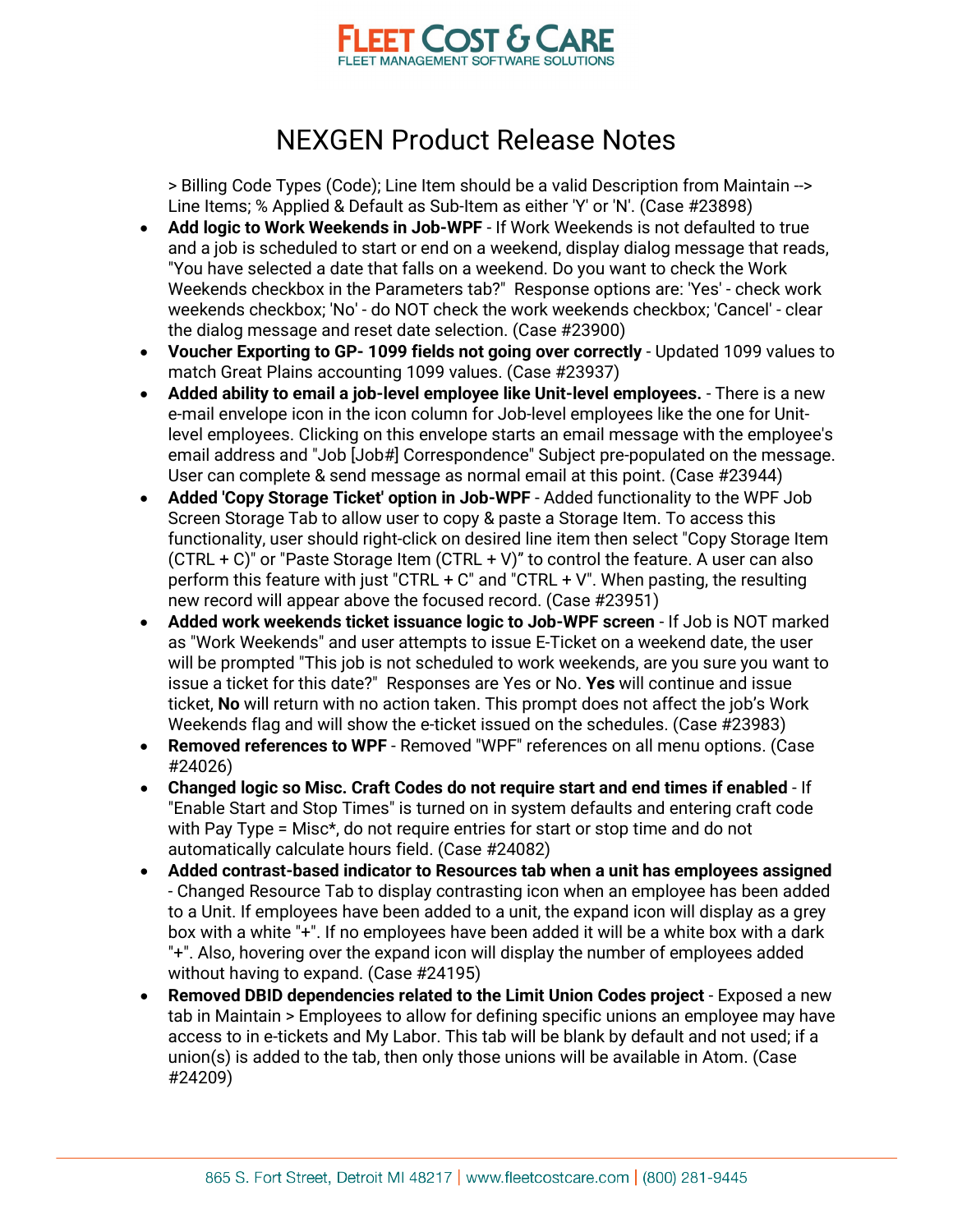

- **Hitting the Enter key when searching for an invoice (search field) results in the lookup screen appearing** - Enter & Tab keys were responding differently. Corrected Enter key function to perform same as Tab. (Case #24243)
- **Work Orders for 1 Unit Report - Added WO Reason as a Filter** Added "WO Reason" code as a filter option for the Work Orders for 1 Unit report. (Case #24283)
- **Jobs WPF Estimate Tab showed incorrect unit code** Removed logic from the dropdown that provides auto-population when a single unit exists and verified that the dropdown updates when new units are added to the job and is not dependent on Schedule Type or Unit Type. (Case #24284)
- **Refined Invoice History in Job-WPF** Added enhancement to billing history information display in the Jobs (WPF) Screen. Invoice History will now be displayed in an anchored pane like the E-Ticket Manager in the bottom-right of the content pane. (Case #24298)
- **Changes to Job E-Ticket Report for Editable Times**  Modified Job E-Ticket Report to incorporate changes introduced by the Editable Times enhancement project. (Case #24313)
- **Added copy and paste options to context menu in grid layouts in Job WPF** Added Copy and Paste functionality to the WPF Job grid layouts to allow user to copy & paste text. To access this functionality, user should highlight the desired text, right-click then select "Cut (CTRL + X), Copy (CTRL + C) or "Paste (CTRL + V)" to control the feature. Can also perform this feature with just "CTRL-X", "CTRL + C" and "CTRL + V". (Case #24346)
- **Added WPF Generate LEM screen to the Display Schedules** When Job WPF screen is enabled, Display Schedules will now utilize the WPF Generate LEM screen instead of the legacy screen. (Case #24357)
- **Added WPF Generate Job Ticket screen to the Display Schedules** When Job WPF screen is enabled, Display Schedules will now utilize the WPF Generate Job Ticket screen instead of the legacy screen. (Case #24382)
- **Added Actual Total column and Variance to Job Estimate tab** Estimate Tab of the WPF Job Screen was modified to include Actual Total Billed, Variance \$ and Variance % to the bottom of the screen for easy reference. (Case #24436)
- **Added logic to Work Weekends in Job-WPF Copy Utility and Convert to Job** If Work Weekends is not defaulted to true and a job is scheduled to start or end on a weekend, display dialog message that reads, "You have selected a date that falls on a weekend. Do you want to check the Work Weekends checkbox in the Parameters tab?" Response options are: 'Yes' - check work weekends checkbox; 'No' - do NOT check the work weekends checkbox; 'Cancel' - clear the dialog message and reset date selection. (Case #24477)
- **Unit Schedule - Revised Logic for Needs Pick-up** Removed the redundancy of units that require pickup, but have not been picked up from multiple jobs; previously, every instance where a unit was supposed to be picked up, but the flag was not set would result in a record being displayed in the schedules and availability report; these excess records have been removed from the logic so that only the latest/most relevant occurrence is displayed. (Case #24586)
- **Added Unit Type to Unit Code banner in Job E-Ticket Report** Added Unit Type to the Unit Code displayed in the Job E-Ticket Report on the Unit Code Banner. (Case #24599)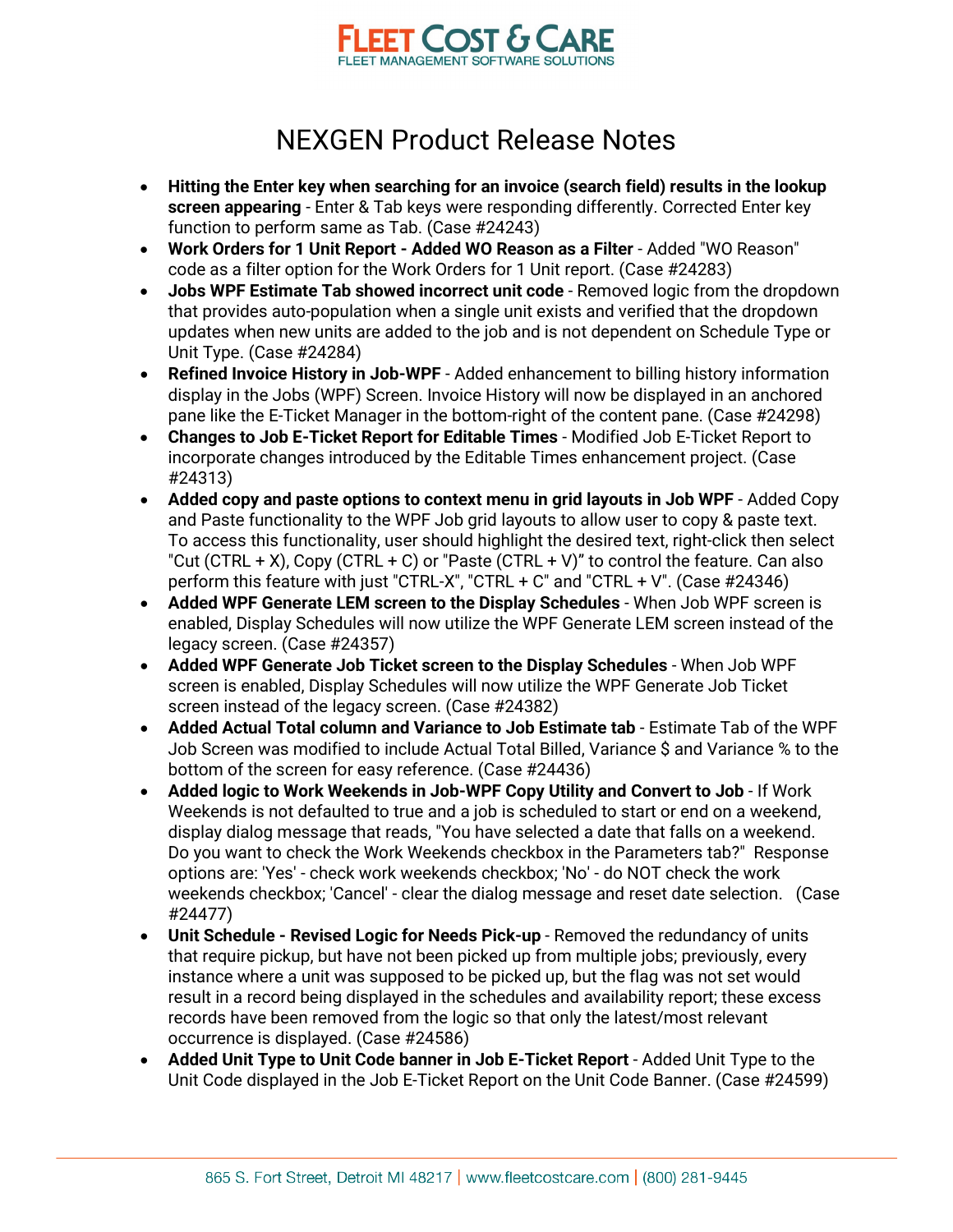

- **QuickBooks Desktop/Online GL Sync** Re-sync GL Accounts to update GLLink/AR GL Link ID's from QB. (Case #23548)
- **Job WPF Move Date of Job after E-Ticket is created** If attempting to change the dates of a job to a range that excludes a ticketed work date, a new message will be displayed that reads: "Cannot change job dates when tickets are issued. Contact Dispatch for date changes to this job." The only option is "OK" and the dates will revert to previous values. (Case #24919)
- Added system flag to control auto-calculation of hours Added a new system option to enable or disable the automatic calculation of labor hours for NexGen and Atom. (Case #25128)
- **Enabled Invoice Approval feature for all with a Set System Default flag**  Added a system flag to control the Invoice Approval feature. This feature affects the Invoice, adds a report, and includes logic to prevent the issuance of an invoice before it is approved by adding a user-defined footer to non-approved invoices. (Case #25280)

#### **Performance Optimization**

• **Invoice Lookup - Performance for large results** - Made some performance improvements on the WPF Invoice screen when there are many invoices in the database. (Case #20491)

#### **SOFTWARE ISSUES ADDRESSED IN THIS RELEASE**

- **Invoice Export Status Default on Recurring Invoices** Recurring invoices now use default invoice export status from System Defaults on creation. (Case # 19095)
- **Issues on Refresh & Exit on Jobs Storage Tab** In a certain sequence of steps, an error occurred on Exit. This error has been resolved. Additionally, when refreshing by sequencing to next/previous job, some calculated values were not refreshing on the display; this has also been resolved. (Case #20675)
- **The Terms field on Enter Quotes was overflowing** Corrected display of Terms field to not overlap adjacent field label. (Case #21217)
- **Negative Numbers in Quantity column are not displaying correctly/consistently** Cleaned up some display issues related to negative numbers. When replacing a negative number with another number there were some places where it was changing from a negative to a positive number. (Case #21225)
- **Job Search View By: Created By Sort Order Fix** There was an issue with the sort order on the WPF Job Screen Search for Created By. Corrected the sort order for the dropdown list display. (Case #21935)
- **Recurring Billing Percent UM (Unit of Measure) Qty to Bill error message** Removed erroneous error message in Recurring Billing screen when selecting a Percent Unit of Measure (UM). (Case #22155)
- **Error Exporting Invoices- Expected lexical element not found** Corrected an issue exporting invoice to QuickBooks where there is a single quote in the jobsite name. (Case #22375)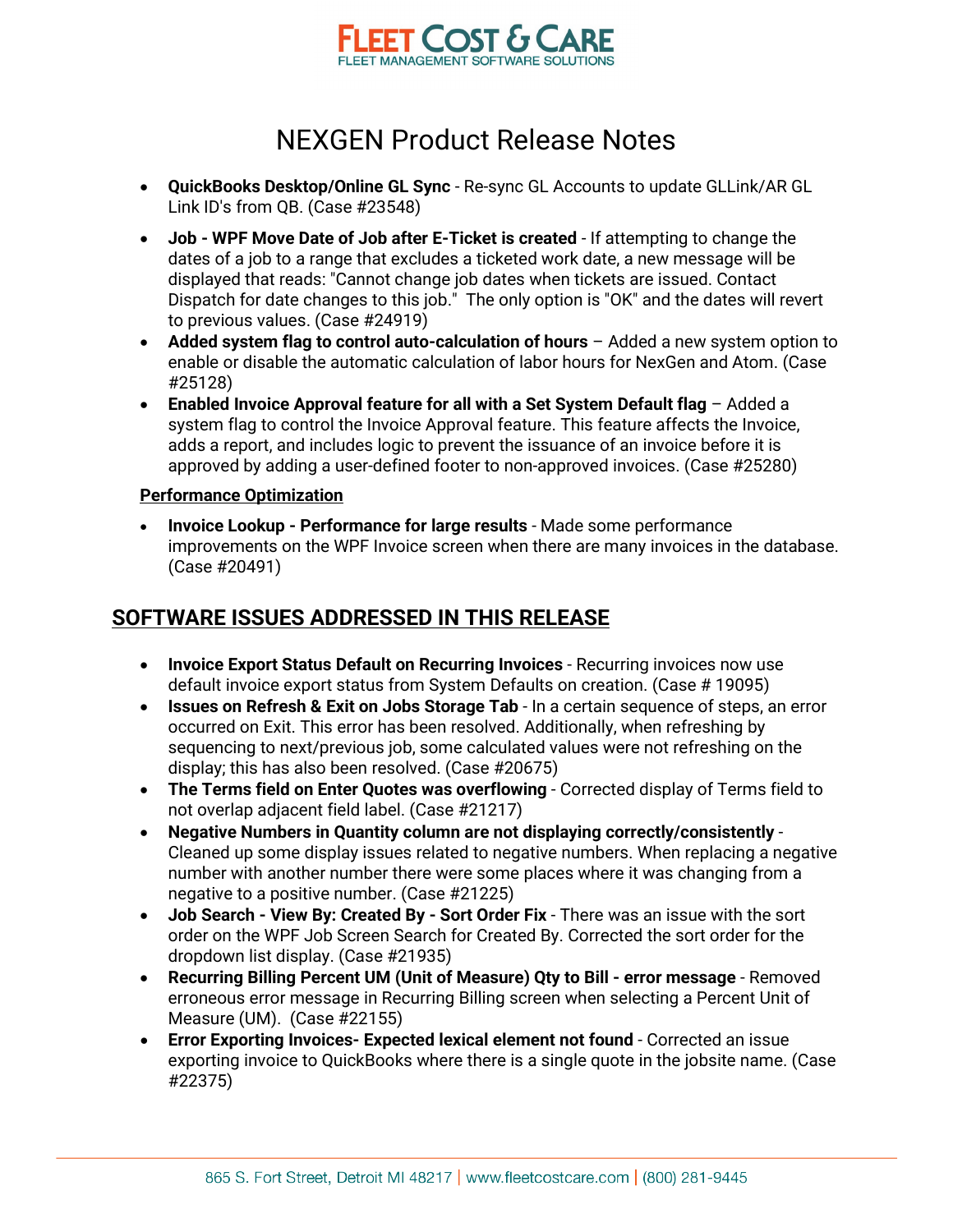

- **WPF Job Screen Issues - Default Status not carried over on Copy Job** Corrected issue with WPF Job Screen. Default Job Status is now used when using copy job function within WPF Job Screen. (Case #22496)
- **Auto Log-Off Not Working Correctly** Corrected issue where workstation time was not set properly and was significantly different than the server time. This applies to workstations with natively (locally) installed instances of NexGen. (Case #23085)
- **Unit/Job Display Schedule Exceptions with continuous clicks** When clicking the View button continuously, error occurred. The same error could occur if the display screen is closed immediately after clicking on view; this has been corrected. (Case #23124)
- **Payroll not approved ghost records prevent completing or cancelling jobs** Allow job to be completed or canceled when labor payroll entries exist related to canceled e-tickets. This is superseded by Case #24589 which adds communication to the user of existing labor entries related to a ticket at time of cancelation. (Case #23169)
- **Truck Quote & Jobs: Loads Tab Functionality Bug** Corrected issue on Loads Tab that was changing employee field to an inactive unit type. (Case #23352)
- **Parts Screen - Yard/Location Tab** Disabled Default Yard Location Added In some circumstances, users without access to "All Yards" attempting to add a new company for an existing part prompted for yard/location. After adding, that line was not editable and defaulted to "Not Assigned" yard/location; this has been fixed. (Case #23405)
- **Jobs Estimate (Legacy Screen) - Actual Rate calculation incorrect** An issue was corrected in the Legacy Job screen Est Billing tab where the Act Rate for each billing code was being added for each invoice that is being billed instead of averaging the rate by quantity. (Case #23462)
- **HOS (Hours of Service) User Names were duplicating** During HOS Employees import for Keep Truckin' in some circumstances, the employee was added every time the data is imported from HOS. This has been corrected to always check for the existing username and insert new employees only when it does not exist. Note: the use of the term 'ELD' has been replaced with 'HOS' to describe the function more precisely. (Case #23469)
- **"Print Batch"/E-mail Docs Combo not including user e-mail signature Information** When using the Print Batch email routine, each generated email now includes the user's defined signature block. (Case #23615)
- **LEM night shifts are not displaying correctly in the Generate LEM screen** Adjusted the date logic of the Generate LEM screen to factor in two scenarios: When a resource is a day job, it will maintain the current logic. When a resource is a night job, it now will only use the start date to determine eligibility for ticket issuance. This logic has been applied at the job-level and unit-level grid. (Case #23620)
- **Screen hangs when closing PO** Corrected query that could get hung when "Do you want to close this PO Transaction?" prompt appeared. (Case #23635)
- **The Available for Yard(s) flag does not work on the Enter Invoice screen** Corrected an issue where billing codes were appearing in drop-down list of billing codes even though it was marked as unavailable (unchecked) in the billing code for the job's yard. (Case #23646)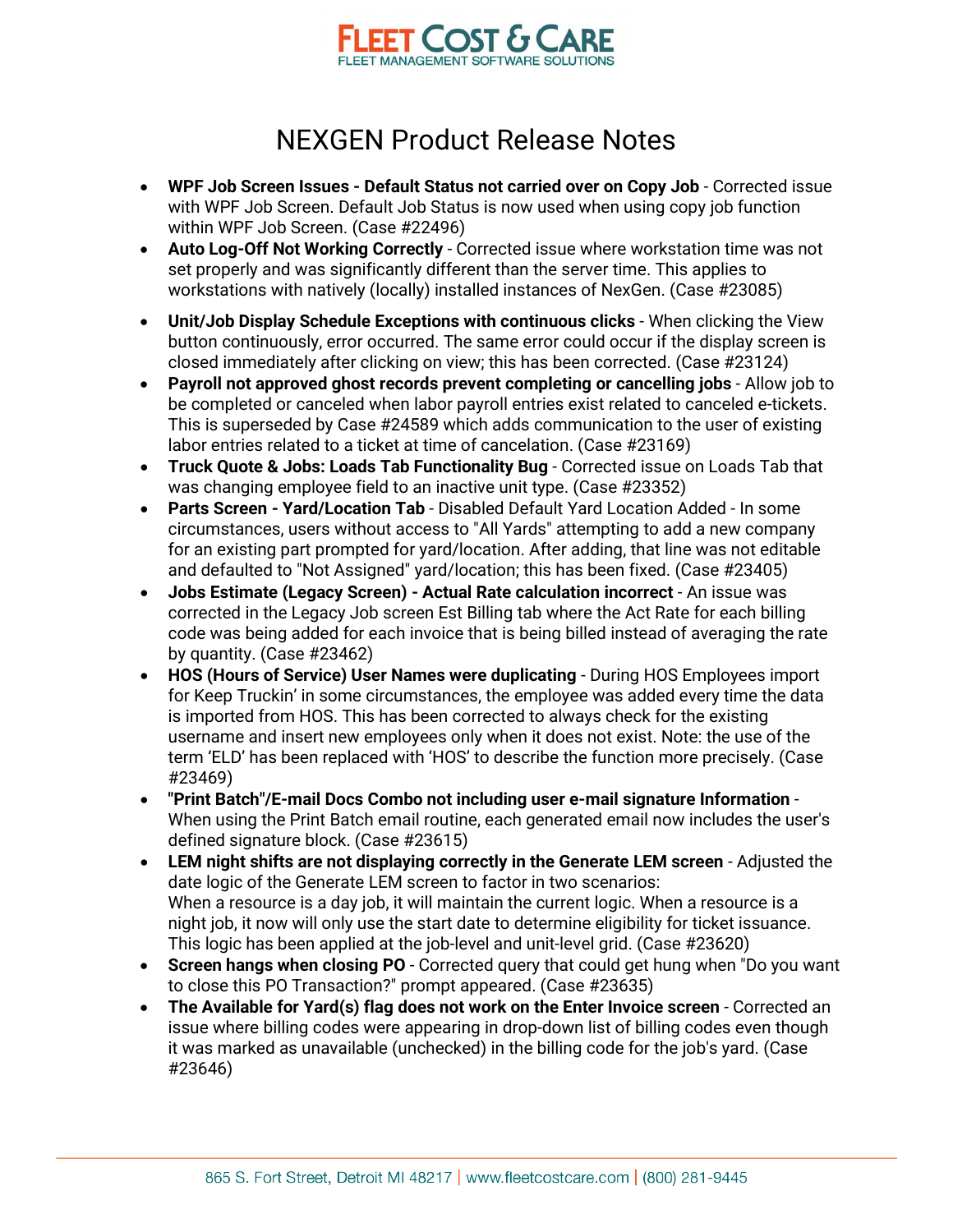

- **NexGen WPF Schedule Jobs - Exceptions on the resources tab** When converting a quote to a job on the WPF Job screen and the unit included unit type defaults, once converted, if modified before saving, an error would occur; this has been corrected. (Case #23656)
- **QODBC Error - when exporting Invoices** New version of QODBC driver had been installed and system did not recognize it. Revised to automatically detect QODBC version. This applies only to the QuickBooks Accounting interface. (Case #23708)
- **Amount 2 and Amount 3 are not Displaying properly on WPF Job Estimate Tab** Corrected display for Rate 2, Rate 3, Amount 2, and Amount 3 fields on the WPF Job Estimate tab to display properly when entering amount and moving view to new field. (Case #23723)
- **Union Report does not show Total to union correctly** In some cases the total in the Employee Union Benefit Detail report does not calculate the totals correctly; this condition has been corrected. (Case #23728)
- **Red carat was no longer appearing on E-Ticket Labor & Unit Detail when the primary employee completed others' labor** - Corrected report to properly display red carat to the left of the labor entry when primary employee generates labor entry for another employee. (Case #23743)
- **When copying a job, estimate line-item dates are using the originating job date rather than new job date** - Corrected issue in WPF Job screen to use new job dates for estimate lines when copying a job. (Case #23776)
- **When an invoice is deleted, e-ticket's relationship is not being removed** Corrected issue in the WPF Invoice screen where e-tickets associated to an invoice through the E-Tickets Not Invoiced screen and the invoice is subsequently deleted, the e-tickets are released from the association and re-appear in the E-Tickets Not Invoiced screen. (Case #23836)
- **Yard not coming over from quote when converting to job** Corrected an issue where in certain conditions, the yard was not being set when converting from a quote. (Case #23859)
- **Employee - Payroll default issue when updating employee with restricted access to Payroll Defaults Tab** - Given certain security settings, a user who does not have access to Payroll Defaults tab in the Maintain > Employee screen makes any changes to an Employee and saves (e.g., certifications), some payroll defaults for that employee were being cleared. This issue has been resolved. (Case #23887)
- **When Go-To is clicked for a canceled ticket, open in pdf viewer** For cancelled e-tickets, when user clicks on the go-to icon in the e-ticket manager, if the ticket is canceled, the operating system's default pdf viewer will be opened and the generated pdf from the canceled e-ticket will be displayed. If the system is unable to find the specified file in the appropriate location, a message that reads: "The ticket you are attempting to view has been moved from its original save location. Please go to Attachments to view its original location" will appear. **This change only applies to tickets canceled while Enhanced E-Ticket Cancelation is enabled.** (Case #23946)
- **Unit Code disappeared when focus was applied in Job-WPF** Corrected display issue with Unit Code on the Resources tab. (Case #23949)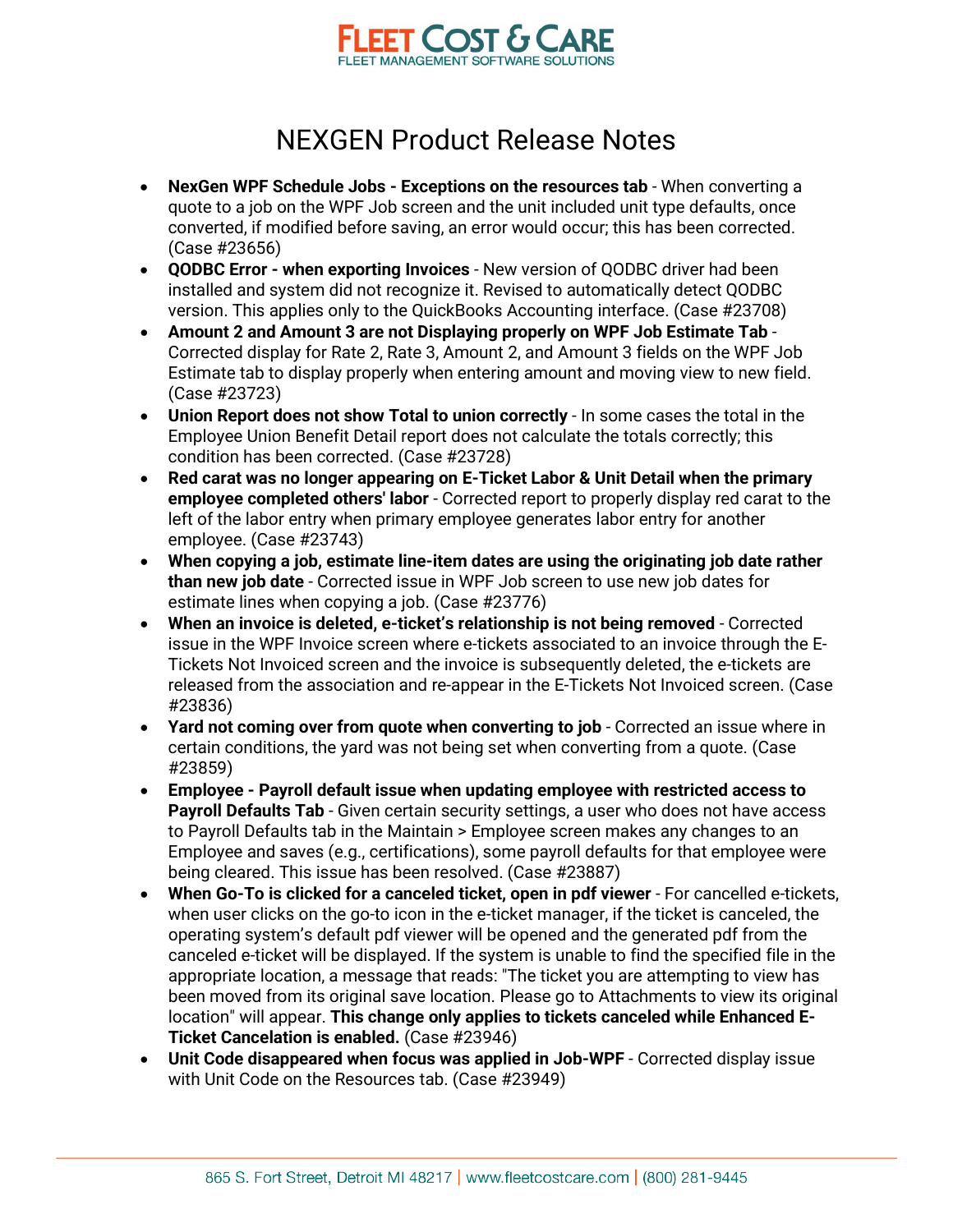

- **E-Ticket Manager was not refreshing when changing jobs, causing "Invalid Ticket ID" error** - Adjusted the e-ticket manager to refresh its records when switching between resources and between jobs without needing to close the pane. (Case #24098)
- **Unit Type Defaults threw 'object not set to an instance of an object' error** In certain conditions, "Object not set to an instance of an object" error was appearing when adding Units to a Job, selecting Resources Only or Both when adding defaults from unit type defaults. This error has been corrected. (Case #24128)
- **Legacy Job Screen - 3 rates billing codes are not showing up on Job Estimate Screen** Display 3-rates billing codes as expected based on flag in System Defaults. (Case #24137)
- **Rounding Issue in WPF Invoicing Screen** Corrected rounding calculation that was causing invoices to be out of balance in the WPF Invoicing screen. (Case #24147)
- **LEM Tickets attached to wrong line** Corrected issue where LEM tickets issued at the Unit level and Employee level were attached incorrectly in some circumstances. (Case #24156)
- **WPF Schedule Job Screen - Customer details**  In certain conditions, fields in the Customer Details were not being cleared from a previous job before being displayed on the current job. This issue has been corrected. (Case #24177)
- **While converting quote, received 'missing operand before '=' operator' error** Corrected issue that was causing this error under certain conditions. (Case #24192)
- **Craft/Union Codes randomly missing on the LEM/My Labor Screens** Corrected issue with missing Craft/Union codes. (Case #24193)
- **Hours Upper column displaying values that do not exist in the database for Tenna GPS** Corrected issue when Tenna GPS data import contains no meter date entry. If an entry is received with a meter date entry, that will be used. If the entry does not include a meter date, the "CumulativeOperatingHours.Datetime\_" value is used. (Case #24205)
- **Jobs-WPF profile screen settings have some set and non-editable** Corrected issue to set all system-required profile screen settings to "0" by default and allow appropriate editing. (Case #24260)
- **Error Closing PO's** Corrected an issue that was causing an error when closing PO's using the Close PO function in the Utility menu. (Case #24265)
- **Object reference not set to an instance of an object error on Employee Schedule** Certain data conditions were causing error on Employee Schedule display screen as well as causing performance issues. These were corrected. (Case #24294)
- **Jobsite Search Issue on WPF Jobs** In certain conditions the Job Site search feature in the WPF Job Screen was not returning results as expected. This has been fixed. (Case #24339)
- **Unit Schedule scrolls Report Type field after refresh** When Unit Schedule was refreshed, it was leaving focus on the Report Type field. If the user used the mouse wheel to scroll the display schedule, in some instances it was scrolling the Report Type field instead. This has been corrected to not leave focus on the Report Type field allowing user to scroll display without first clicking off the Report Type field. (Case #24349)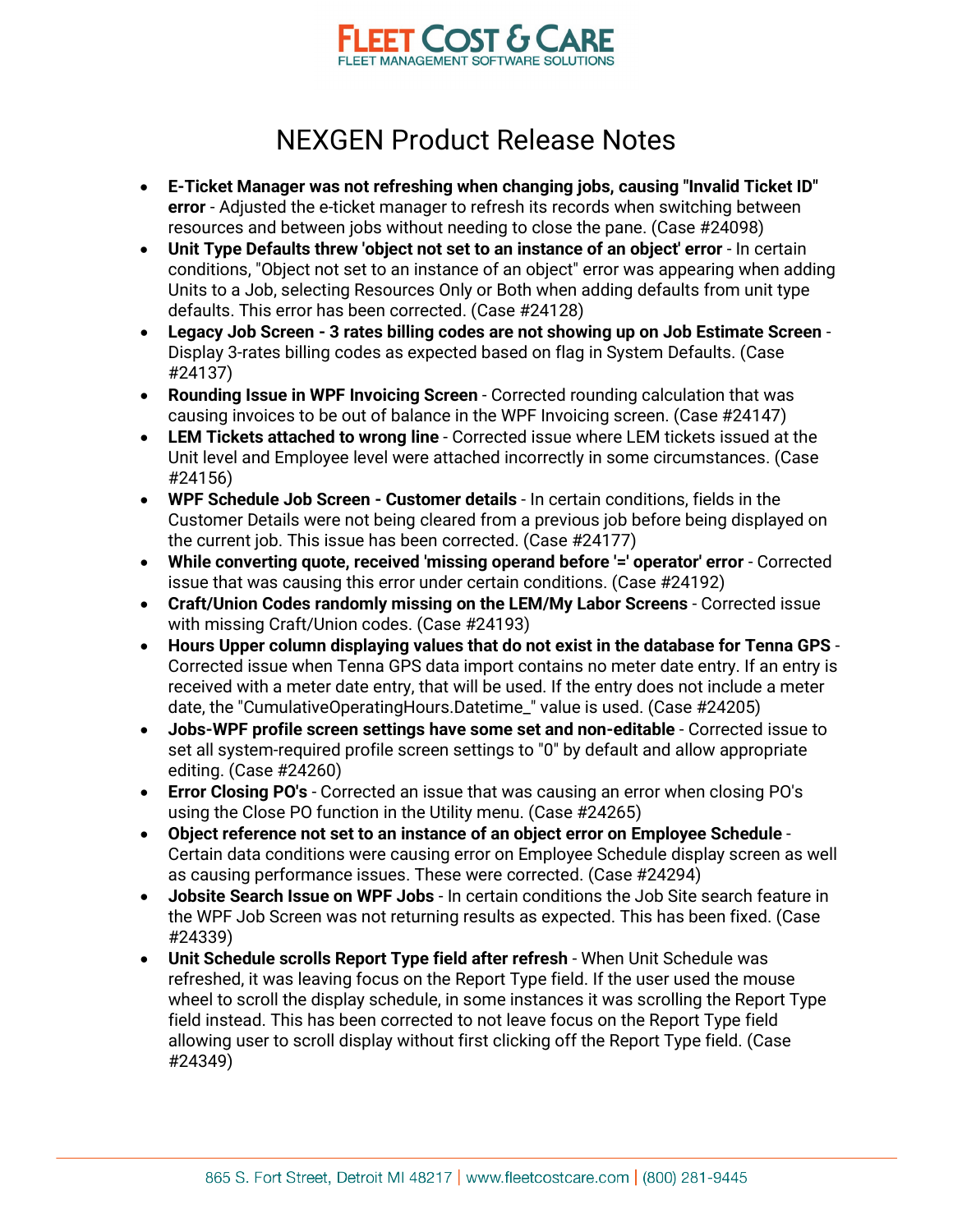

- **Jobs WPF link to Availability Report not showing correct Yard/Needs Pickup flag** Corrected Availability Report lookup from WPF Job screen to display full yard description and unit pick-up descriptions. (Case #24356)
- **Brand tab File dialog is not supporting all eligible file types** The Brand Tab in Maintain > Company will now accept all valid image types for the company logo (.jpg, .jpeg, and .png). (Case #24380)
- **Converted Quote to Job - Missing Estimate on Jobs WPF Screen** This has been changed to allow users with permission to convert quote to job and save estimates while preventing them from being edited. (Case #24386)
- **Unit/Employee Schedule - Employees Assigned Bar Text not showing up correctly** In some cases, Employees Assigned bar text was not displaying employees properly. This has been corrected. (Case #24408)
- **Error creating service invoice** In certain conditions when saving a newly created service invoice, user received error "Column Invoiced does not allow nulls". This error has been corrected. (Case #24446)
- **Added ability to open expand function in grid comment columns** Allow users without editing permissions to expand comments in the Resources, Estimates & Storage Tabs to view full comment fields. If the user does not have permission to edit, the user will not be allowed to edit, but can only view the full comment field. (Case #24495)
- **User Profile - Change Completed Job via Jobs WPF** User without permission was able to change a completed job under specific conditions. This has been corrected. (Case #24575)
- **After generating a LEM, if I attempt to add another employee to a unit, the system throws an error** - In certain conditions, after generating a LEM for a job, attempting to add an employee to the Unit resulted in an error being generated. This issue has been corrected. (Case #24608)
- **WPF - Job Estimate Tab Blanks Out** Under a certain sequence of events, the estimates populated from Unit Type Defaults could be lost. Corrected this issue. (Case #24621)
- **Newly created NexGen user exists in NexGen but not in SQL database** Added compatibility for user creation function with SQL versions prior to 2012. NOTE: Old versions of SQL server are no longer supported by Microsoft and should be upgraded ASAP. FCC cannot guarantee proper functionality in all cases on these old, unsupported versions of the database. (Case #24737)
- **Missing XLSX support for All Employee Classification Summary report** The All Employee Classification Summary report now has the option to save as an XLSX Excel format when saving report output. (Case #24865)
- **The Available for Yard(s) flag does not work on the Enter Invoices-WPF, Rental screen** Corrected issue where billing code was showing billing codes in yards where they were not marked as available. (Case #24093 & 23646)
- **Screen locking up within the Employee Schedule** Disabled View, Next & Previous buttons temporarily while Employee Schedule refreshes to prevent screen locking up. (Case #25168)
- **LEM is not displaying Specifications-based Work Description** Included Specificationsbased Work Description comments on LEM e-tickets. (Case #24936)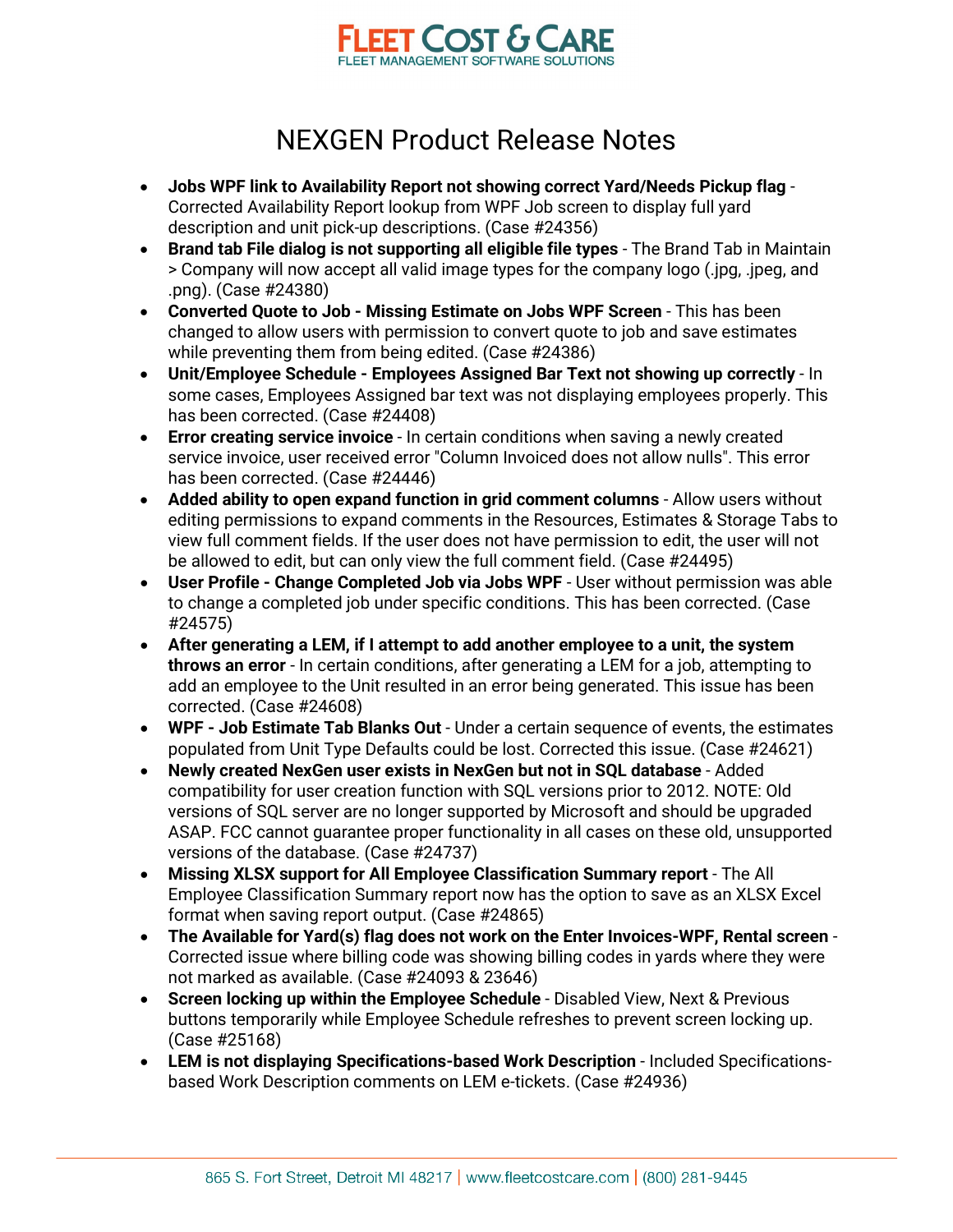

- **Specifications not appearing correctly in Modular E-Tickets** Included Specificationsbased Work Description comments on LEM e-tickets. (Case #24113)
- **Invoice Search error** Corrected an Object Reference error in Invoice Search screen that would occur under some specific conditions. (Case #23022)
- **Error on Tickets Not Completed report** In certain conditions an error occurred when closing the Tickets Not Completed report. This issue has been fixed. (Case #24802)
- **Error On Job Screen** An error occurred in certain conditions related to customers flagged as a Prospect. This has been fixed. (Case #24777)
- **Employee Name and other column values disappear when focus is applied in Job-WPF** Corrected employee name display error that would occur in some cases or may display user ID. This has been fixed. (Case #24623)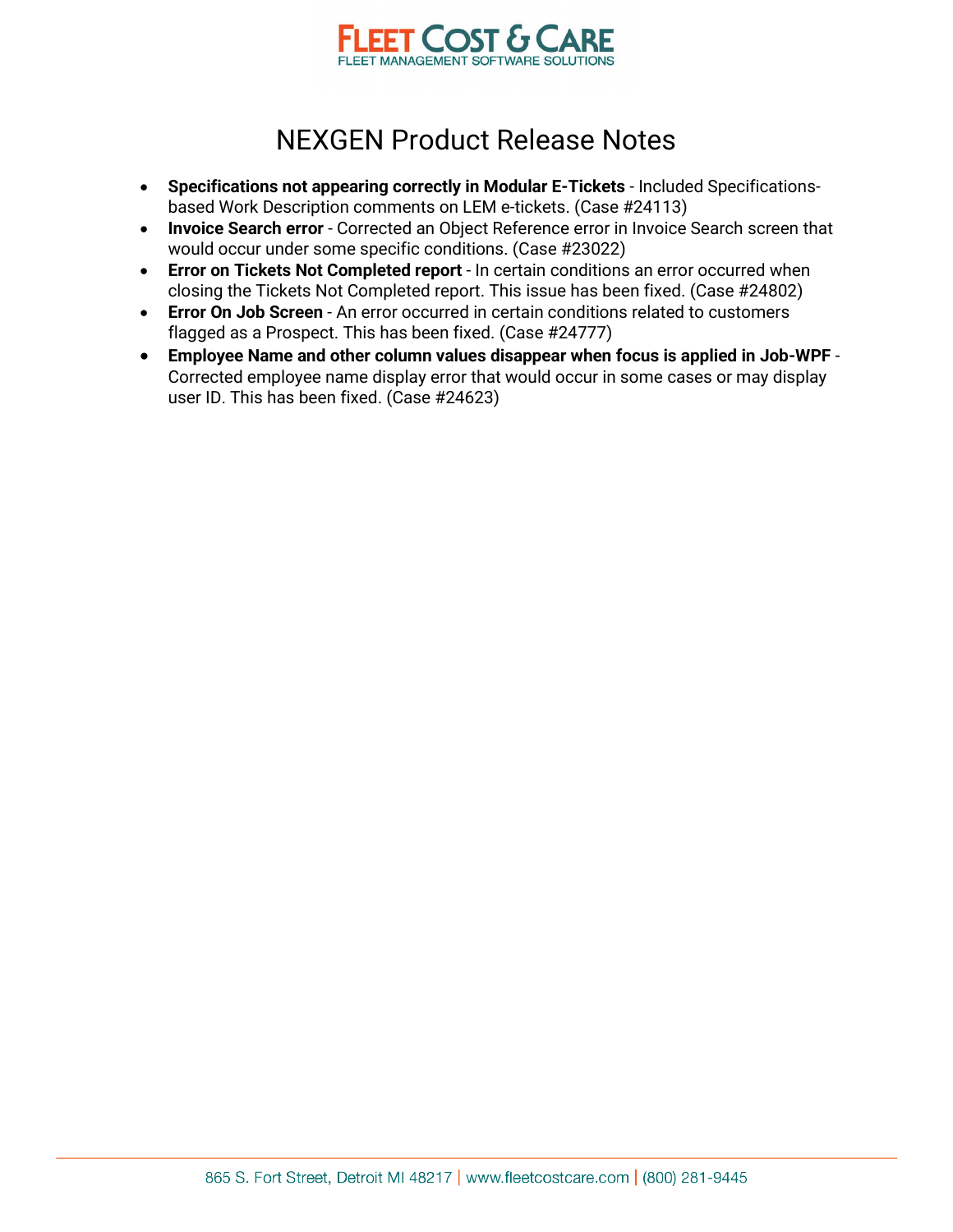

#### **SYSTEM ADMINISTRATOR NOTES**

**SUPPORT NOTICE: FCC will end of support for SQL Server version 2012 & 2008/2008 R2. While we currently DO continue to support these versions, Microsoft is ending support for SQL Server 2012 in July, 2022 [\(LINK\)](https://docs.microsoft.com/en-us/lifecycle/announcements/sql-server-2012-windows-server-2012-end-of-support) and extended support for SQL Server 2008 R2 ended in July, 2019 [\(LINK\)](https://docs.microsoft.com/en-us/troubleshoot/sql/general/end-support-sql-server-2008). FCC will only assure compatibility with these SQL versions through 12/31/2022. Please review your SQL version with your IT support and ensure you take steps to move to a supported version of SQL Server. Please contact support if you have any questions.**

See the **Admin User Guide – WPF** for full details on what you, as a System Administrator, need to know about the WPF Release (see Document & Training section below).

#### **System Default Changes**

- **Main Tab Changes**
	- o **New Accounting Program entry** A new option is available in the Accounting Program dropdown list – ComputerEase. The Version selected must be "CE".
- **Unit/WO Tab Changes** 
	- o **New field DVIR Priority.** Dropdown. This field identifies the DVIR Default Priority for the new JJ Keller and other future DVIR interfaces. This field draws from the Maintain > Deficiency Degree/Priority screen where these values are user-defined. This field only appears if the DVIR feature is enabled by FCC.
- **Invoice Tab Changes** 
	- **New field Enable Invoice Approval.** Checkbox; checked or un-checked. This checkbox enables (checked) or disables (unchecked) new Invoice Approval enhancement. If you want to enable this feature, you should check this option.
- **E-Documents Tab Changes** 
	- o **New field Allow modification of all times for Job and LEM Tickets.** Checkbox; checked or un-checked. This checkbox enables (checked) or disables (unchecked) new Editable E-Ticket Times enhancement. If you want to allow users to modify E-Ticket Times, you should enable this option.
	- o **New Field Enable auto-calculation of hours on E-Tickets.** This new option enables (checked) or disables (unchecked) the automatic calculation of labor hours based on time entries in Atom. The default value for this field is Enabled (checked).
- **External API's Tab Changes** 
	- o **New field ITI Integration (Token).** This new integration feature for ITI Learning Hub integration should only be used with assistance from the FCC Support Team.

**Modular E-Tickets –** See revised Modular E-Ticket User Guide for setup and configuration of new modular e-ticket enhancements as well as new features including editable times. Note: before the modular e-ticket format can be incorporated into invoices for printing, a new Telerik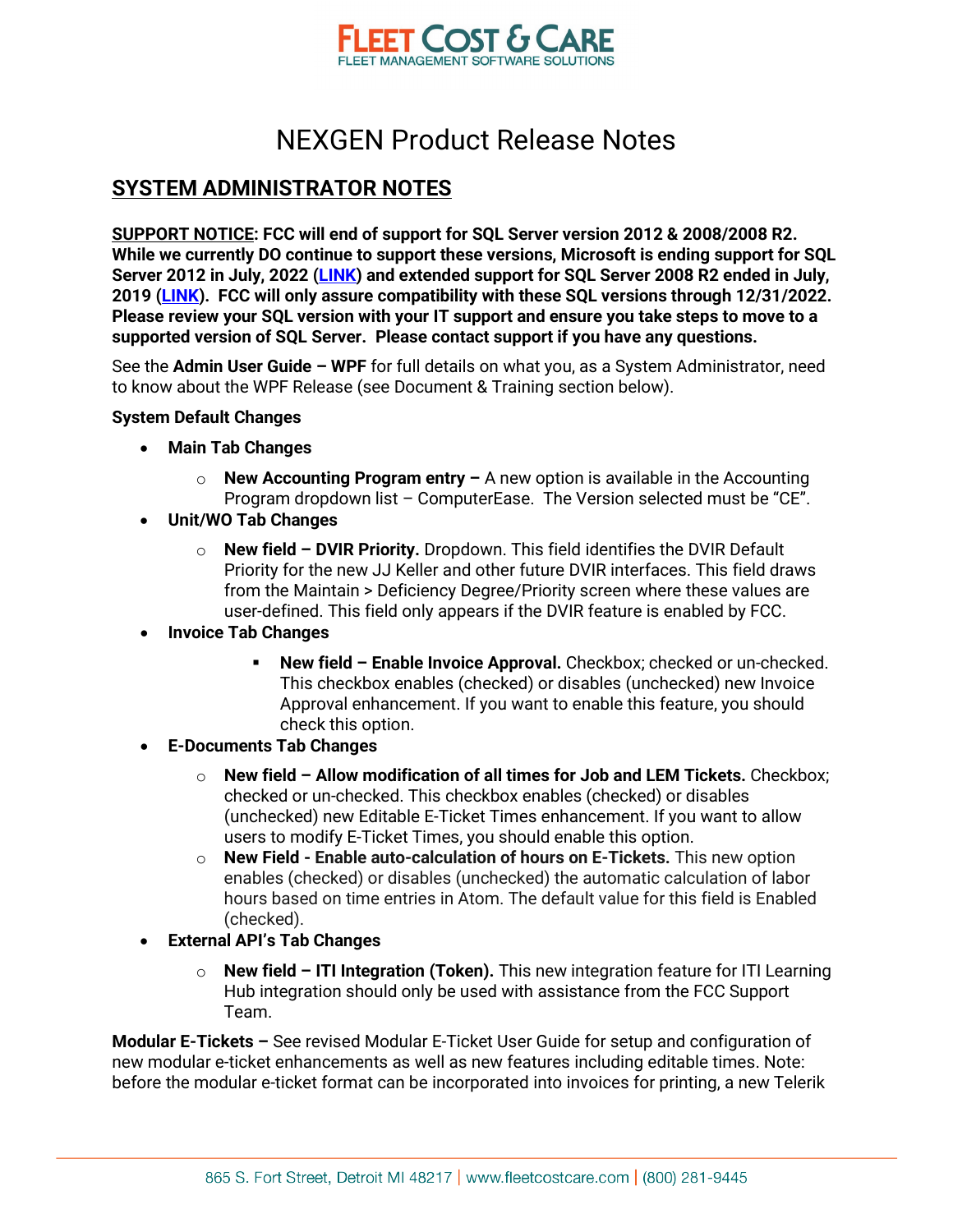

Invoice template will have to be created by FCC. Please contact your CSM (Customer Success Manager) or FCC support to request a new template.

**Note**: To include the new Modular E-Ticket format with invoices, a Telerik-based invoice template must be added to Maintain > Documents. For more information or to request a Telerik template, please contact FCC Support.

**Menu Security Setting Changes (Admin > Menu Security)** - Added the following items that are **enabled by default**. Check your Menu Security settings for all profiles to ensure the access to these latest items are enabled/disabled as appropriate for your organization.

- **Atom Only Screens > E-Documents > Personal Labor Audit** This will allow/deny access to the Atom App Personal Labor Audit Report. This will be ENABLED by default for all profiles. This has no impact on the NexGen application – only Atom.
- **Export/Import > Import Telematics** has been updated to read Export/Import Telematics to be consistent with new functionality related to DVIR integrations. This will only be available if the integration is purchased.
- **Export/Import > Export Employees to ITI** Added new feature as part of the ITI Integration to export employee records to ITI Learning Hub. This will only be available if the integration is purchased.
- **Schedule > Job**-**WPF** Despite removal of the WPF reference in menus for all new screens, the Menu Security reference will remain. This is because Atom is dependent on the Jobs line of Menu Security and the Job-WPF screen is separate.
- **Enter > Invoices > Rental Invoices** With the removal of WPF references, the layout of Menu Security related to Invoice-WPF has adjusted to place 'Rental Invoice' (WPF) under the standard menu option.
- **Maintain > Footers > Unapproved Invoice Footer** With the new Approve Invoice feature enabled, this feature will add a new footer option that you should review access to.

**Profile Screen Setting Changes (Admin > Profile Screen Settings)** - Added the following items that are **enabled by default**. Check your Profile Screen Settings for all profiles to ensure the access to these added items are enabled/disabled as appropriate for your organization.

- **Atom Only Screens > E-Documents > <all ticket types>**: If Modular E-Tickets is ENABLED, Changed label from "Hours & Miles" to "Labor & Unit Details" on all e-ticket formats (Operator, LEM, Trucking, Load Tickets). All settings are retained, this is just a change in label name to be consistent with new Modular E-Ticket tab names. (Case # 23897)
- **Export/Import > Export Employees to ITI** Added all related fields for this new screen.
- **Enter > Invoices > Rental Invoices** Added 'Invoice History' as a new option for security.
- **Schedule > Job-WPF > Estimate** Added 'Total Billed', 'Variance Amount', and 'Variance Percent' as new options for security.

#### **User Security Setting Changes (Admin > Users or Admin > User Options)**

• **Change Reported E-Ticket Times** – For the new Editable Times Enhancement, a new user option has been added to allow Administrators to control which users